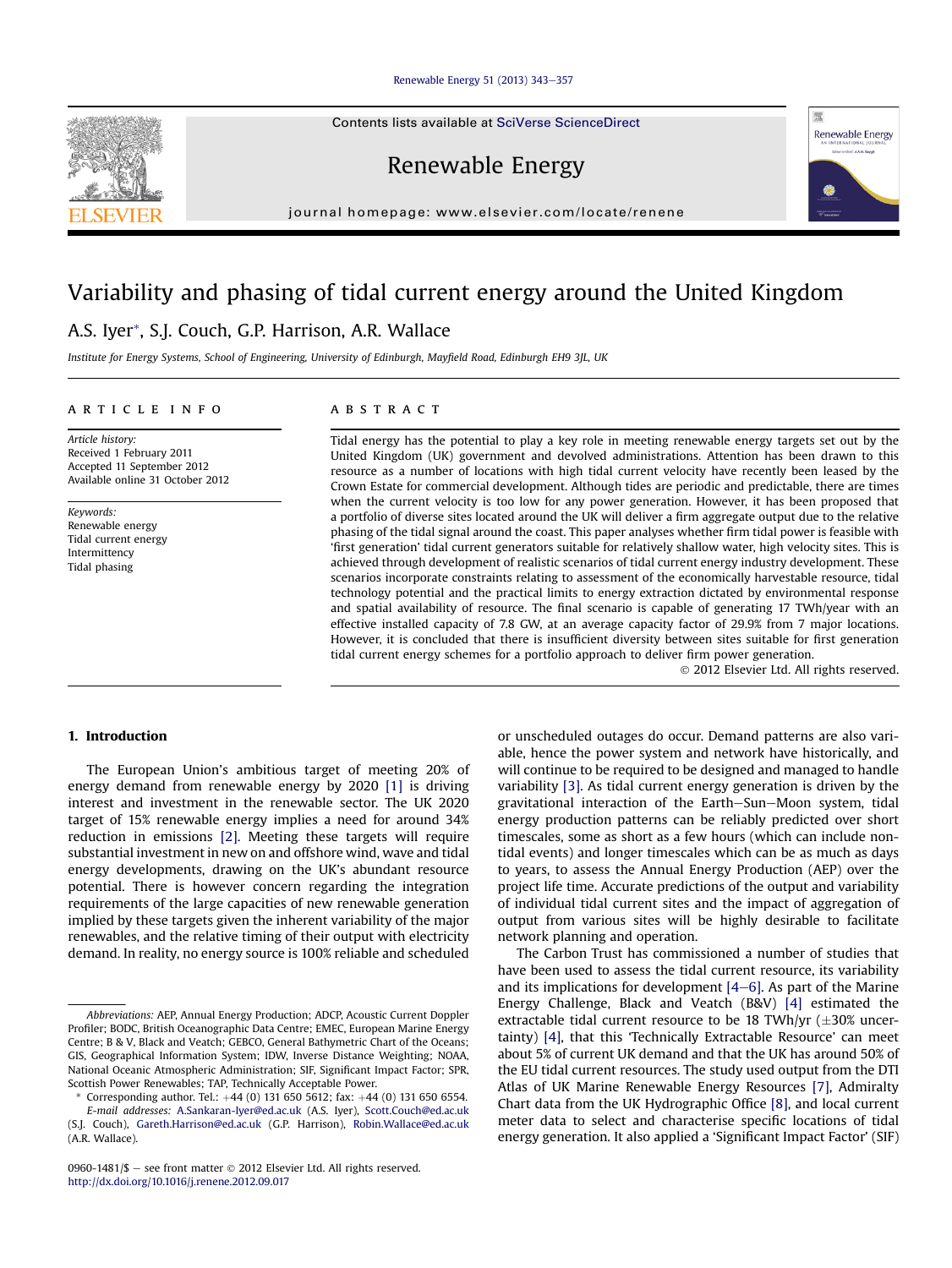| <b>Nomenclature and units</b>                                                                            |                                                                                                                                                                                                                                                   |
|----------------------------------------------------------------------------------------------------------|---------------------------------------------------------------------------------------------------------------------------------------------------------------------------------------------------------------------------------------------------|
| А<br>a <sub>o</sub><br>C<br>$\begin{array}{c} C_p \\ d \end{array}$<br>$\mathop{g}\limits_{h}$<br>P<br>р | area. $m2$<br>amplitude/local tidal elevation, m<br>wave celerity, m/s<br>device efficiency, %<br>distance, m<br>acceleration due to gravity, $m/s^2$<br>water depth, m<br>power, W<br>peak weighting function<br>maximum flow discharge, $m^3/s$ |
| $Q_{\rm max}$<br>T,t<br>u, v<br>$\mathfrak u$<br>$x, x_k$<br>$\rho$                                      | time, s<br>velocity, m/s<br>velocity at a known location, m/s<br>value at an unknown/known point<br>density (water), $\text{kg/m}^3$<br>wavelength, m                                                                                             |
|                                                                                                          |                                                                                                                                                                                                                                                   |

to assess the 'Technically Acceptable Resource' that places a limit on the amount of available kinetic energy that can be harvested without undue impacts on the environment and the tidal current resource itself. This SIF value was estimated as being 20% of available kinetic energy flux [\[4\]](#page--1-0), although understanding of the extraction limits has since advanced considerably as presented by Refs. [\[9,10\]](#page--1-0). It has also been demonstrated by other studies that the flux method has no physical justification and is an unsuitable way of assessing the resources as presented in Ref. [\[11\]](#page--1-0).

Analysis of tidal current energy generation potential has been further progressed by Sinden [\[5\]](#page--1-0) by extracting power output time series for wave and tidal energy. Comparing the variability of the identified tidal sites was conducted using data extracted from the Proudman Oceanographic Laboratory POL CS20 tidal model [\[12\]](#page--1-0) (also the basis for the DTI Atlas tidal component [\[7\]](#page--1-0)). Although the variations were examined at specific locations, and SIF constraints (as in [\[4\]\)](#page--1-0) were taken into account, the analysis assumed a scenario where all the sites are fully developed without any further constraints. Furthermore, this study also neglects any feedback effect at individual sites or between different sites.

First generation devices are considered to be the driver for tidal current energy development until at least 2025. Installation and operation in deeper water requires more radical 'second' and 'third' generation approaches that are, as yet, only in the very early stages of research and development. Therefore, an analysis based on just first generation device specification is required. The application of the SIF has since been superseded, for this reason a revision of the 'Extractable Power' considered by B&V [\[4\]](#page--1-0) and Sinden [\[5\]](#page--1-0) is also necessary.

Boehme et al. [\[13\]](#page--1-0) examined tidal current resource variability in Scotland as part of the 'Matching Study' for the (then) Scottish Executive. It used the DTI Atlas and Admiralty charts to define current flows within Scottish waters. It applied a generic twin-rotor tidal turbine to estimate production levels and variability. The study estimated the Scottish tidal resource as 2.2 TWh/yr when a 750 MW installed capacity development scenario is considered. However, this study did not look at the far field effect of extraction power from tidal currents and no feedback effects were considered either.

#### 1.1. Firm tidal power generation

An important area that these studies have not tackled directly is whether the aggregate outputs from tidal sites can represent a form of 'firm' or continuous (base load like) generation through diversity in the phasing of energetic sites. Two other studies have offered some analysis of this issue. Clarke et al. [\[14\]](#page--1-0) suggest that aggregate output from a number of sites can provide base load. Unfortunately, the sites selected are less energetic and/or generally too deep for first generation deployment. For example, Sanda (Mull of Kintyre) has tidal current velocity above 2.5 m/s but the water depth at this site ranges from 100 to 120 m. While this site may eventually be developed for tidal current energy harvesting, it is not credible for first generation tidal projects. Hardisty [\[15\]](#page--1-0) also reports that by careful selection of tidal current site locations, a continuous level of generation could be achieved. However, when interrogating the same data source as referenced in Ref. [\[15\]](#page--1-0) (Admiralty TotalTide software [\[16\]\)](#page--1-0), the authors were unable to reproduce this outcome as the sites selected generally had current velocities below 1 m/s. For instance [\[15\],](#page--1-0) purports to use data relating to tidal diamond SN040A (in Clyde, Scotland) and suggests that it has a Spring peak velocity of 2.1 m/s. Interrogating the same tidal diamond using [\[16\]](#page--1-0) indicates that SN040A only reaches a Spring peak of 0.57 m/s, a value inappropriate for tidal current energy development. Other discrepancies with reported tidal diamond data were also found while attempting to recreate this analysis. The analysis concluded that a constant level of 45 MW can be generated from an installed capacity of 200 MW, a rather uneconomical scenario.

Additionally, considering the local bathymetric data using the BERR Marine Atlas [\[17\]](#page--1-0), which is an updated version of the DTI Marine Atlas [\[7\]](#page--1-0), indicates that some of the sites identified in [\[15\]](#page--1-0) are too shallow for full scale device deployment. Hence, the authors contend that the locations identified in [\[15\]](#page--1-0) are not likely to be considered for large scale development of tidal current energy even if they are out of phase, as a majority of the sites suggested in this study are inappropriate for economic tidal current energy generation.

Given the identified deficiencies of existing efforts to assess the potential for firm tidal current energy generation, this paper is concerned with understanding the scope for portfolios of credible first generation<sup>1</sup> tidal current development scenarios to provide firm power. This involves a reassessment of the UK tidal current resource by identifying appropriate development locations incorporating the latest thinking on power extraction limits and examines aspects of generation yield, variability and temporal phasing.

#### 1.2. Data sources

The majority of the data used in this study are publically available. Two different datasets are used to provide spatial and temporal accuracy. With additional processing, the datasets are combined to achieve considerable improvement in analysing the resource. The data obtained from the DTI Atlas of UK Marine Renewable Energy Resource [\[7\]](#page--1-0) has been taken forward by The Department for Business, Enterprise and Regulatory Reform (BERR) and the underlying Marine Atlas data is now available through a web interface [\[17\]](#page--1-0). The Geographic Information System (GIS) data layers downloadable from the web interface are interrogated in the analysis presented using ArcGIS and integrated with manipulated Admiralty chart data [\[8\]](#page--1-0) accessed utilising Admiralty TotalTide software [\[16\]](#page--1-0) to provide time series at identified locations.

<sup>&</sup>lt;sup>1</sup> In order to set the context of the analysis presented in this study, 'First Generation Technology' is defined as iterations of existing prototype devices that are already undergoing pre-commercial demonstration. A second generation of technology is defined as being able to be deployed in deep water of greater than 50 m. Examples of such generation technology solutions are under development, but are currently at the early stages of technology readiness, and hence unlikely to make a significant contribution to meeting 2020 electricity generation targets.